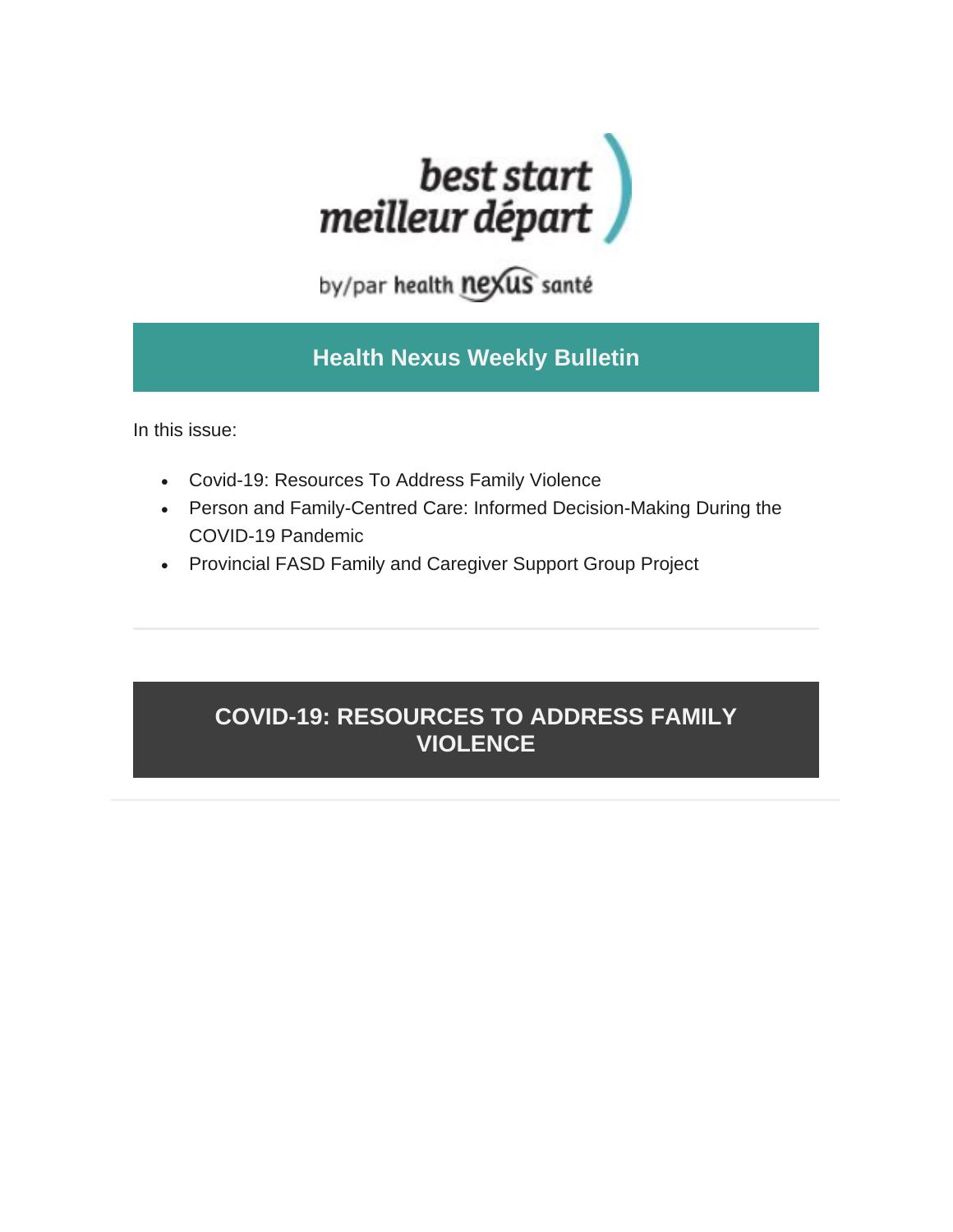

During the COVID-19 pandemic, there has been reported links between social isolation and increased domestic violence (*[Canadian Women's Foundation, 2020\)](https://canadianwomen.org/blog/covid-19-pandemic-gender-based-violence/)*.

To support families across all healthcare and community settings, service providers can access the following resources to recognize and respond to the increased risk of domestic violence during the pandemic:

• *VEGA - [Family Violence Project](https://vegaproject.mcmaster.ca/)*. With funding from the Public Health Agency of Canada and in collaboration with 22 national organizations, the VEGA (Violence, Evidence, Guidance, and Action) Project has created pan-Canadian, evidence-based guidance and education resources to assist healthcare and social service providers in recognizing and responding safely to family violence. VEGA focuses on three main types of family violence: child maltreatment, intimate partner violence, and children's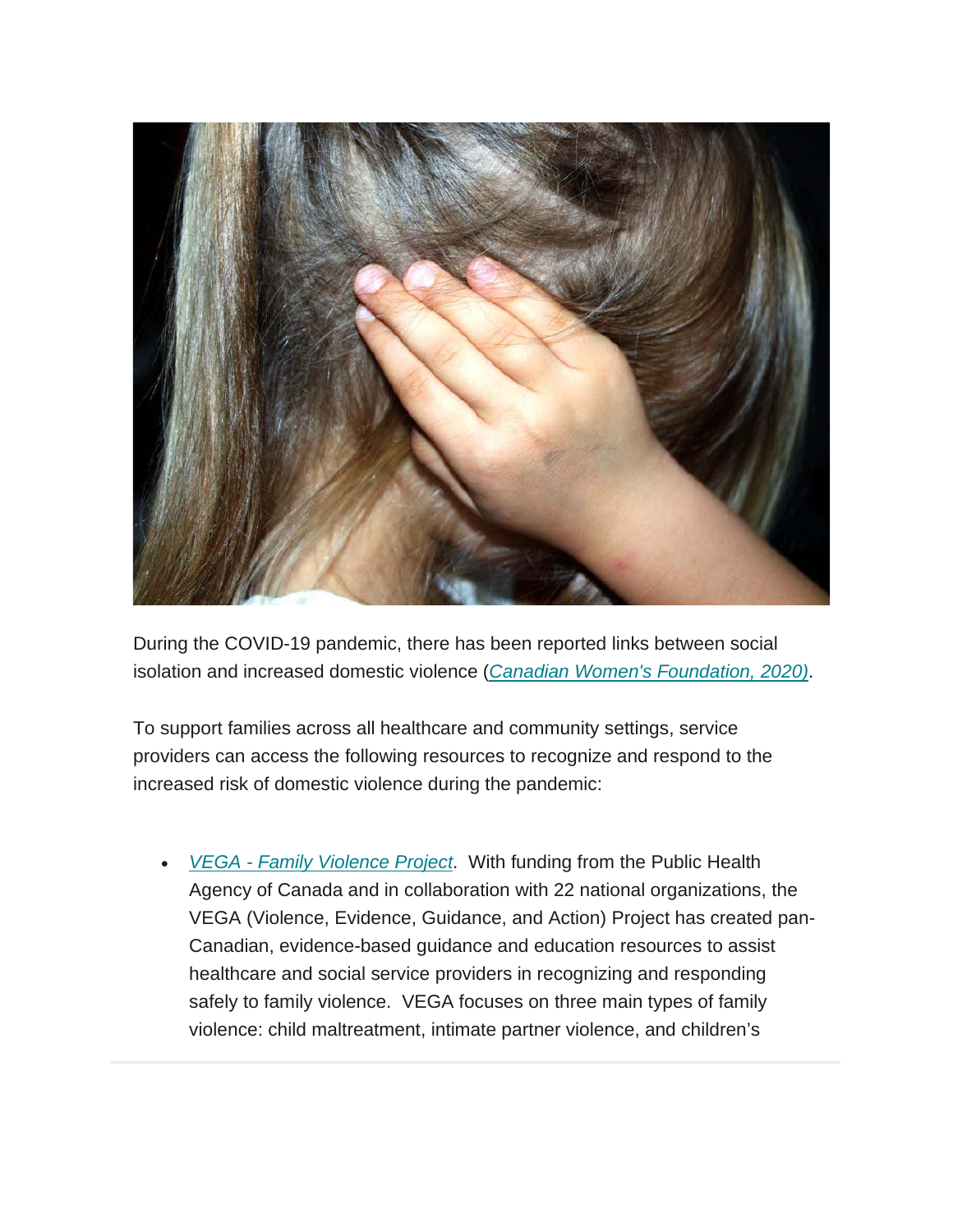exposure to intimate partner violence. To find out more, visit VEGA project website at [https://vegaproject.mcmaster.ca.](https://vegaproject.mcmaster.ca/)

- The Canadian Women's Foundation has created a [video](https://www.youtube.com/watch?v=nUJV-9wvdB8) to show "the signal for help" to help those who suffer from domestic violence and need help. To learn more about "the signal for help" and safe ways to "check-in" on a person safely, visit the Canadian Women's Foundation website at [https://canadianwomen.org/signal-for-help/.](https://canadianwomen.org/signal-for-help/)
- WHO has issued Q&A resources on the *[Violence Against Women during](https://www.who.int/emergencies/diseases/novel-coronavirus-2019/question-and-answers-hub/q-a-detail/violence-against-women-during-covid-19)  [the COVID-19 Pandemic](https://www.who.int/emergencies/diseases/novel-coronavirus-2019/question-and-answers-hub/q-a-detail/violence-against-women-during-covid-19)* which can be found here: [https://www.who.int/emergencies/diseases/novel-coronavirus-](https://www.who.int/emergencies/diseases/novel-coronavirus-2019/question-and-answers-hub/q-a-detail/violence-against-women-during-covid-19)[2019/question-and-answers-hub/q-a-detail/violence-against-women-during](https://www.who.int/emergencies/diseases/novel-coronavirus-2019/question-and-answers-hub/q-a-detail/violence-against-women-during-covid-19)[covid-19.](https://www.who.int/emergencies/diseases/novel-coronavirus-2019/question-and-answers-hub/q-a-detail/violence-against-women-during-covid-19)
- Providers can also access videos and resources FIFA, European Commission and World Health Organization *[#SafeHome campaign](https://www.who.int/news-room/detail/26-05-2020-fifa-european-commission-and-world-health-organization-launch-safehome-campaign-to-support-those-at-risk-from-domestic-violence)* to support those at risk from domestic violence by visiting this website: [https://www.who.int/news-room/detail/26-05-2020-fifa-european](https://www.who.int/news-room/detail/26-05-2020-fifa-european-commission-and-world-health-organization-launch-safehome-campaign-to-support-those-at-risk-from-domestic-violence)[commission-and-world-health-organization-launch-safehome-campaign-to](https://www.who.int/news-room/detail/26-05-2020-fifa-european-commission-and-world-health-organization-launch-safehome-campaign-to-support-those-at-risk-from-domestic-violence)[support-those-at-risk-from-domestic-violence](https://www.who.int/news-room/detail/26-05-2020-fifa-european-commission-and-world-health-organization-launch-safehome-campaign-to-support-those-at-risk-from-domestic-violence)

In addition to the resources above, providers can review the Best Start by Health Nexus resource on *[Abuse in Pregnancy: Information and Strategies for Prenatal](https://resources.beststart.org/product/h04e-abuse-in-pregnancy-prenatal-educator-booklet/)  [Educators](https://resources.beststart.org/product/h04e-abuse-in-pregnancy-prenatal-educator-booklet/)* by visiting this link: [https://resources.beststart.org/product/h04e-abuse](https://resources.beststart.org/product/h04e-abuse-in-pregnancy-prenatal-educator-booklet/)[in-pregnancy-prenatal-educator-booklet/.](https://resources.beststart.org/product/h04e-abuse-in-pregnancy-prenatal-educator-booklet/)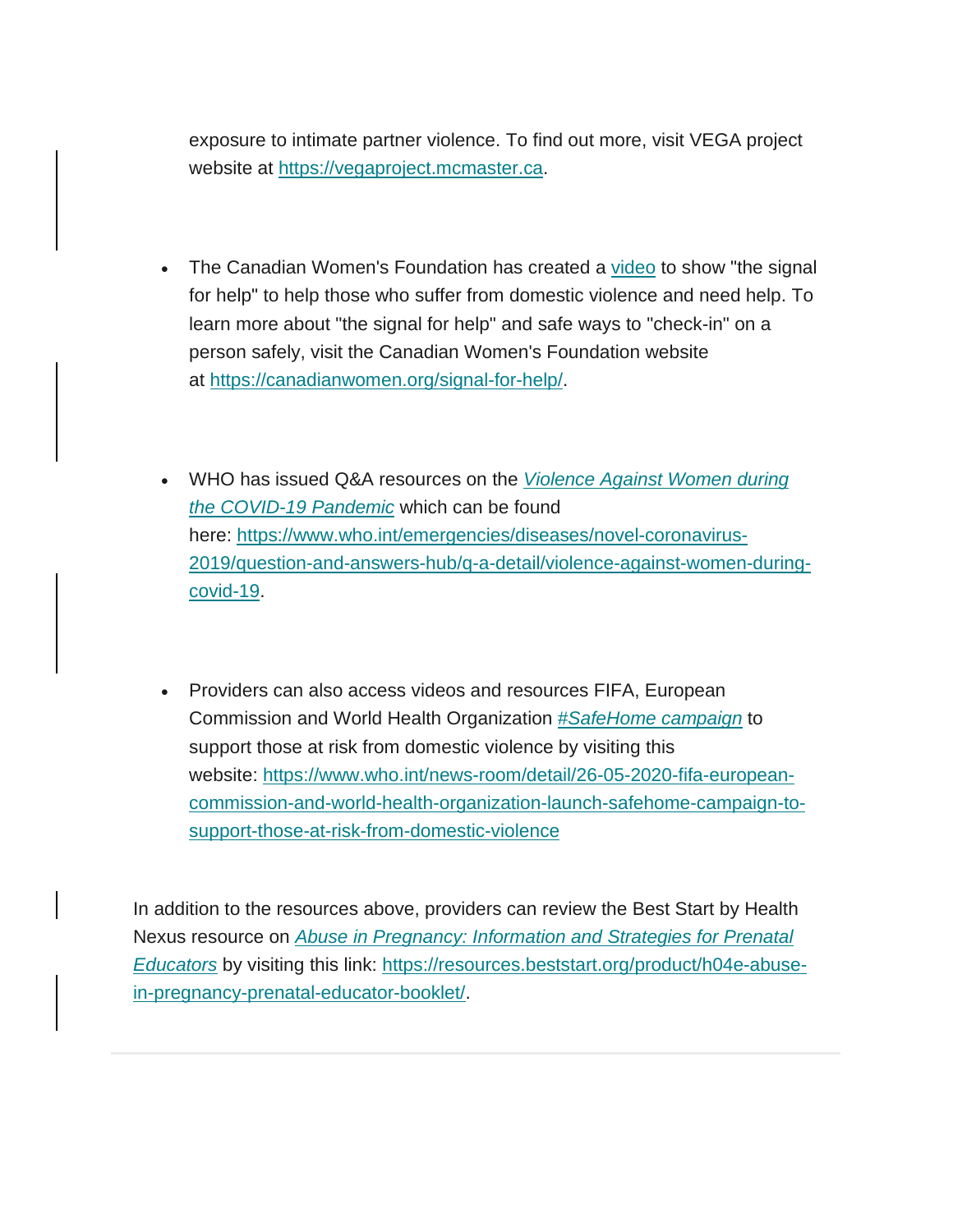Individuals can also be provided with the booklet called *[You and Your Baby](https://resources.beststart.org/product/h05e-you-and-your-baby-handout/)*, which contains information on abuse and pregnancy for future mothers in nine languages.

To access the booklet, please visit: *[https://resources.beststart.org/product/h05e](https://resources.beststart.org/product/h05e-you-and-your-baby-handout/)[you-and-your-baby-handout/](https://resources.beststart.org/product/h05e-you-and-your-baby-handout/)*

Recently, Health Nexus also partnered with the Ontario Association of Children's Aid Societies (OACAS) to produce a webinar: *When Home Is Not a Safe Place*. The webinar is presented in the form of a short online course with a How-To Guide, the Video and Supplementary Resources. Sign up is not required. The course provides strategies to support families who could be experiencing violence or abuse at home during social distancing and social isolation. The course can be accessed here: *[https://360.articulate.com/review/content/dcbb75c6-8352-4dbb-](https://360.articulate.com/review/content/dcbb75c6-8352-4dbb-9dce-7f281e995e56/review)[9dce-7f281e995e56/review](https://360.articulate.com/review/content/dcbb75c6-8352-4dbb-9dce-7f281e995e56/review)*

## **PERSON AND FAMILY-CENTRED CARE: INFORMED DECISION MAKING DURING THE COVID-19 PANDEMIC**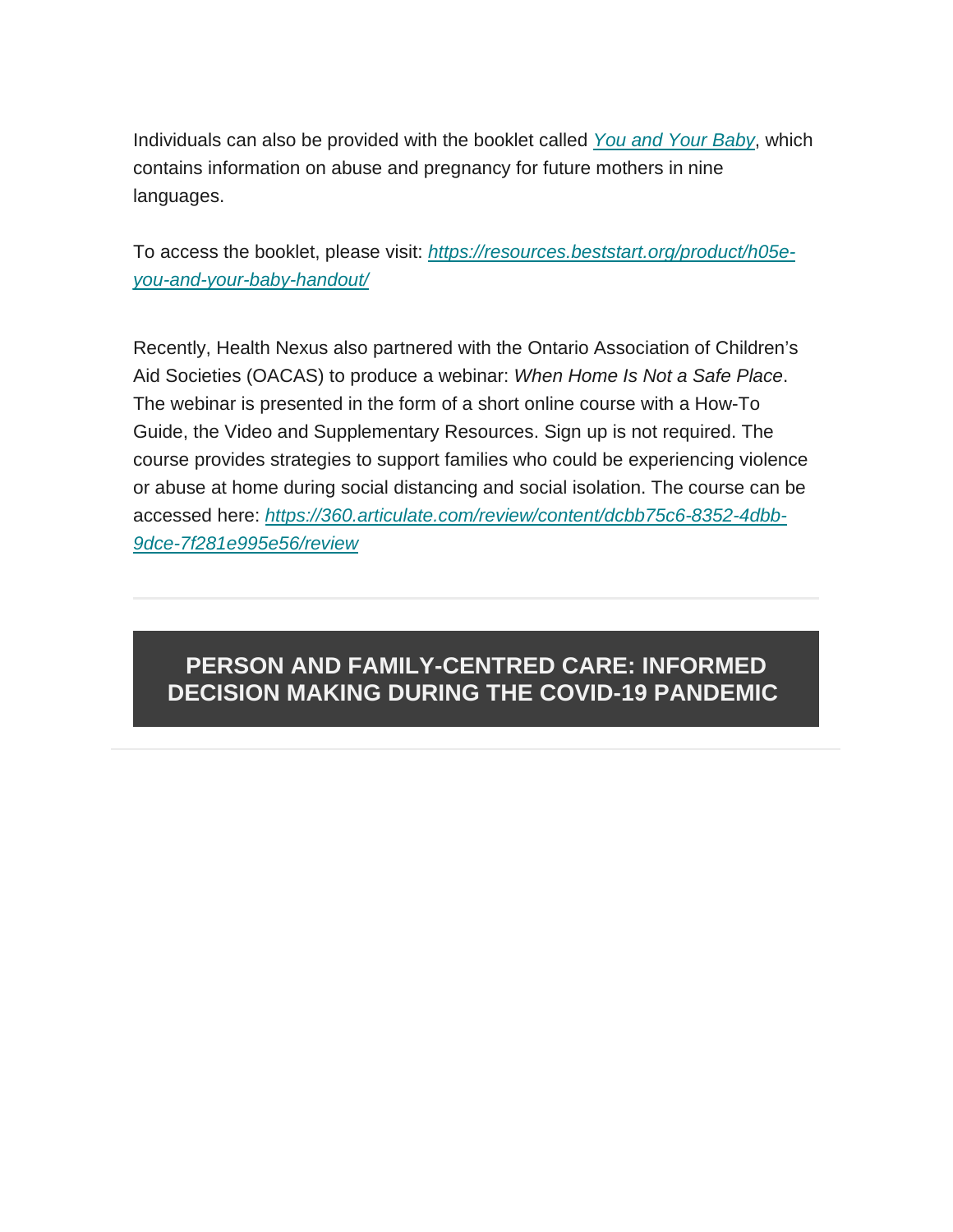

Person and Family-Centred Care and informed decision-making does not stop during the pandemic. Many organizations around Canada have engaged in patient partnerships to develop practices and guidelines that are responsive to persons' needs in the COVID-19 era.

The Canadian Foundation for Healthcare Improvement has launched a series of webinars on the patient, family, and caregiver partnerships in the time of COVID-19 that can be accessed here: [https://www.cfhi-fcass.ca/WhatWeDo/on-call/pfe](https://www.cfhi-fcass.ca/WhatWeDo/on-call/pfe-covid-19)[covid-19](https://www.cfhi-fcass.ca/WhatWeDo/on-call/pfe-covid-19)

*Institute for Patient- [and Family-Centered Care](https://www.ipfcc.org/bestpractices/covid-19/index.html)* has also released a webinar on Patient- and Family-Centered Strategies in the Time of COVID-19, providing insights, strategies, and hope during the pandemic. To learn more, go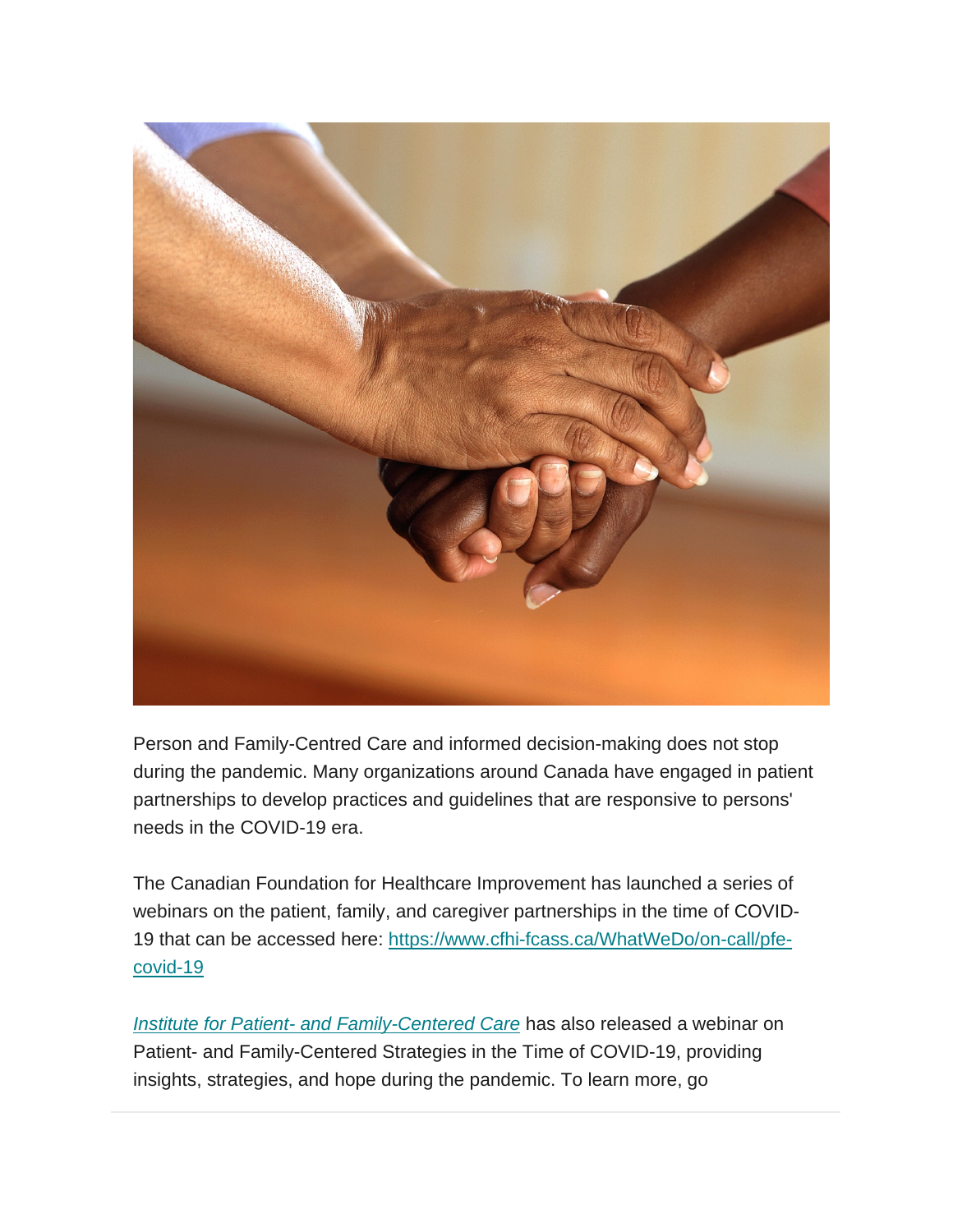#### to [https://www.ipfcc.org/bestpractices/covid-19/index.html.](https://www.ipfcc.org/bestpractices/covid-19/index.htm)

Helping clients to make an informed decision has always been one of the key concepts of Person and Family-Centred Care practices. This is especially important during the time of pandemic to ensure that client's choices around their own care and treatment, as well as care for their children and families, are respected and valued.

Providers can access Health Nexus' evidence-informed resource for healthcare [providers to support families in making health-related decisions for a child,](https://resources.beststart.org/wp-content/uploads/2019/04/J37-E.pdf) which contains important information relevant to families and providers during the COVID-19 pandemic.

An informed decision is the selection of an option after reviewing enough information about the different choices available to recognize and understand the facts, implications, and consequences of the decision.

An informed decision requires two-way communication between a healthcare provider and a decision-maker, based on the following elements:

- An accurate understanding of the health risk/condition.
- The availability of different care and treatment options.
- The clinical evidence regarding the benefits and risks of different care and treatment options.
- The values, preferences, and cultural context of the decision-maker.
- Literacy skills and an understanding of the language used to present the choices.

When supporting families and caregivers to make an informed decision, the role of the provider shifts away from the paternalistic model that views the provider as the sole decision-maker. Instead, the provider is positioned as a partner in the decision-making process who:

- Provides information about the health risk/condition.
- Presents the care and treatment options available.
- Describes the risks and benefits of each option.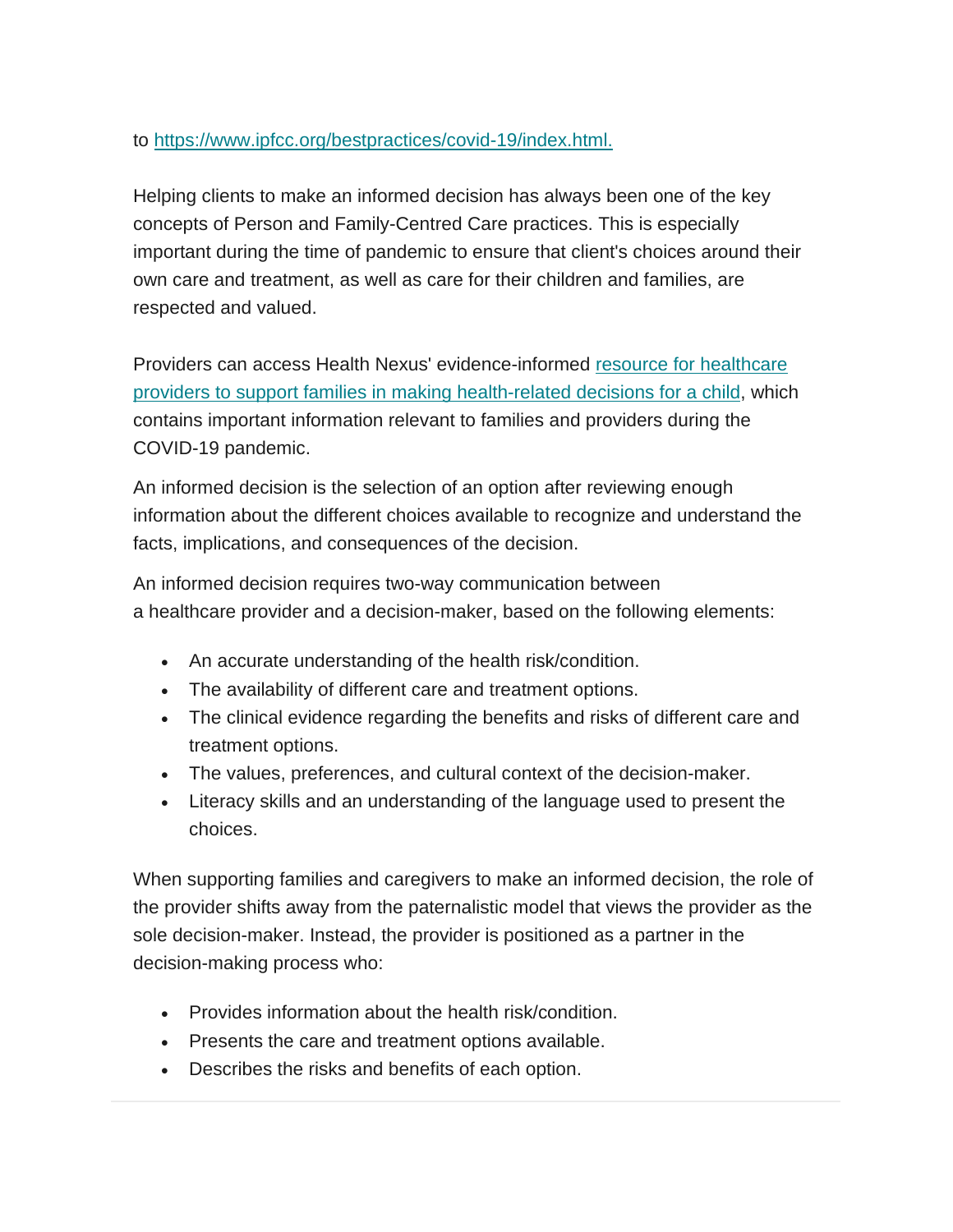- Ensures the decision-maker understands the information that has been shared.
- Supports the decision-maker in selecting care and treatment options.

For additional tools and strategies on communicating with clients and supporting informed decision-making, access Best Start by Health Nexus guideline at *<https://resources.beststart.org/wp-content/uploads/2019/04/J37-E.pdf>*

The Baby-Friendly Strategy for Ontario has also developed a toolkit and a series of 6 videos on how to make an informed decision regarding infant feeding. The toolkit and videos are available at:

*[https://breastfeedingresourcesontario.ca/resource/informed-decision-making](https://breastfeedingresourcesontario.ca/resource/informed-decision-making-having-meaningful-conversations-regarding-infant-feeding)[having-meaningful-conversations-regarding-infant-feeding](https://breastfeedingresourcesontario.ca/resource/informed-decision-making-having-meaningful-conversations-regarding-infant-feeding)*

### **PROVINCIAL FASD FAMILY AND CAREGIVER SUPPORT GROUP PROJECT**



Great News! The Ministry of Children, Community and Social Services (MCCSS) remains very committed to improving outcomes for children, youth and families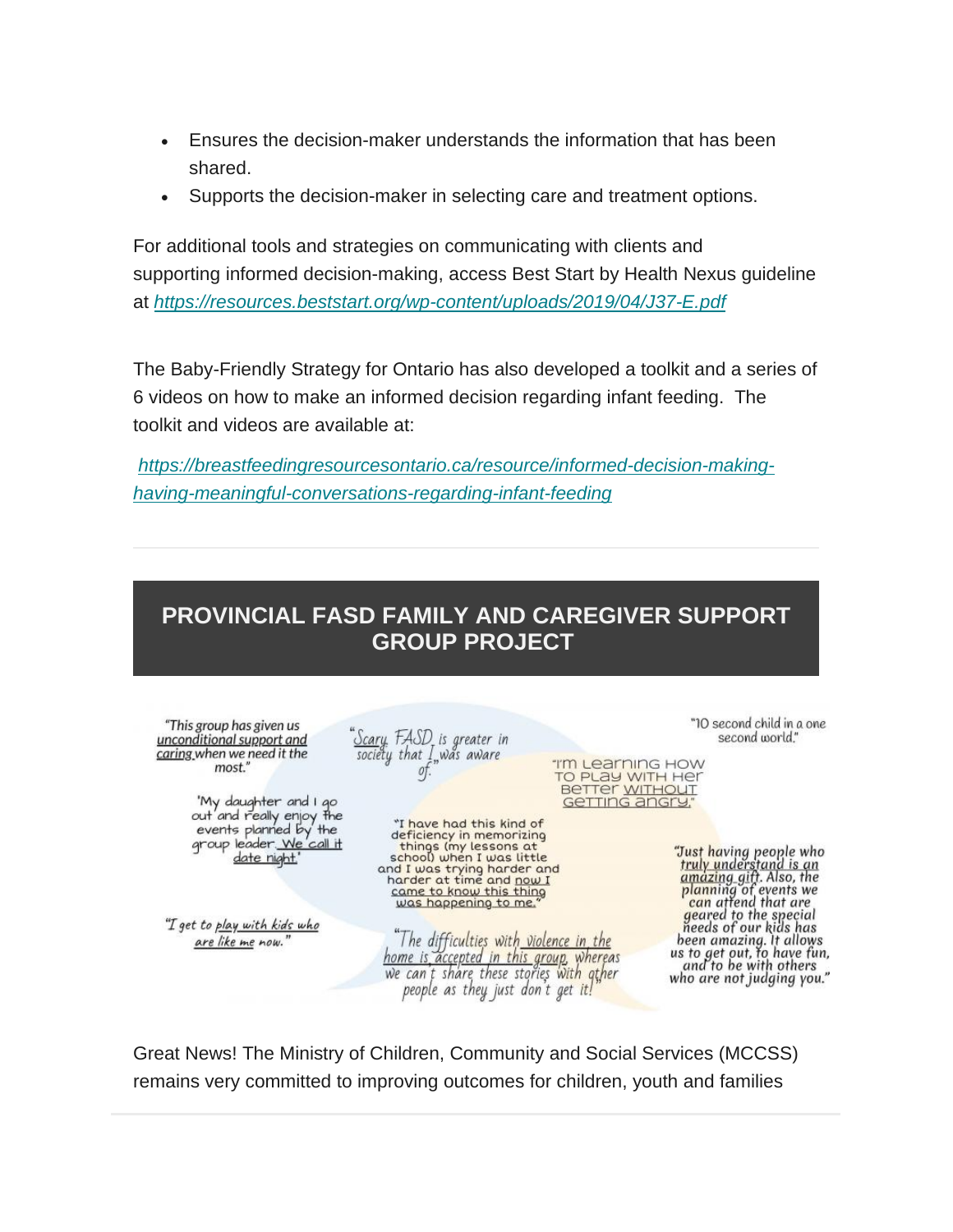affected by Prenatal Exposure to Alcohol (PAE) and Fetal Alcohol Spectrum Disorder (FASD). We at Health Nexus are very pleased to share that this Provincial FASD Family and Caregiver Support Group Project will continue. Call for applications is coming soon! To learn more about this exciting opportunity, visit the *[FASD Family and Caregiver Support Group Project page](https://en.healthnexus.ca/FASDSupportGroups-Details)* for the latest information!

**Visit** [our resources page](https://resources.beststart.org/) **to discover all our many evidence-based, up-to-date resources!**



**240 Richmond Street W**

**Toronto, ON M5V 1V6**